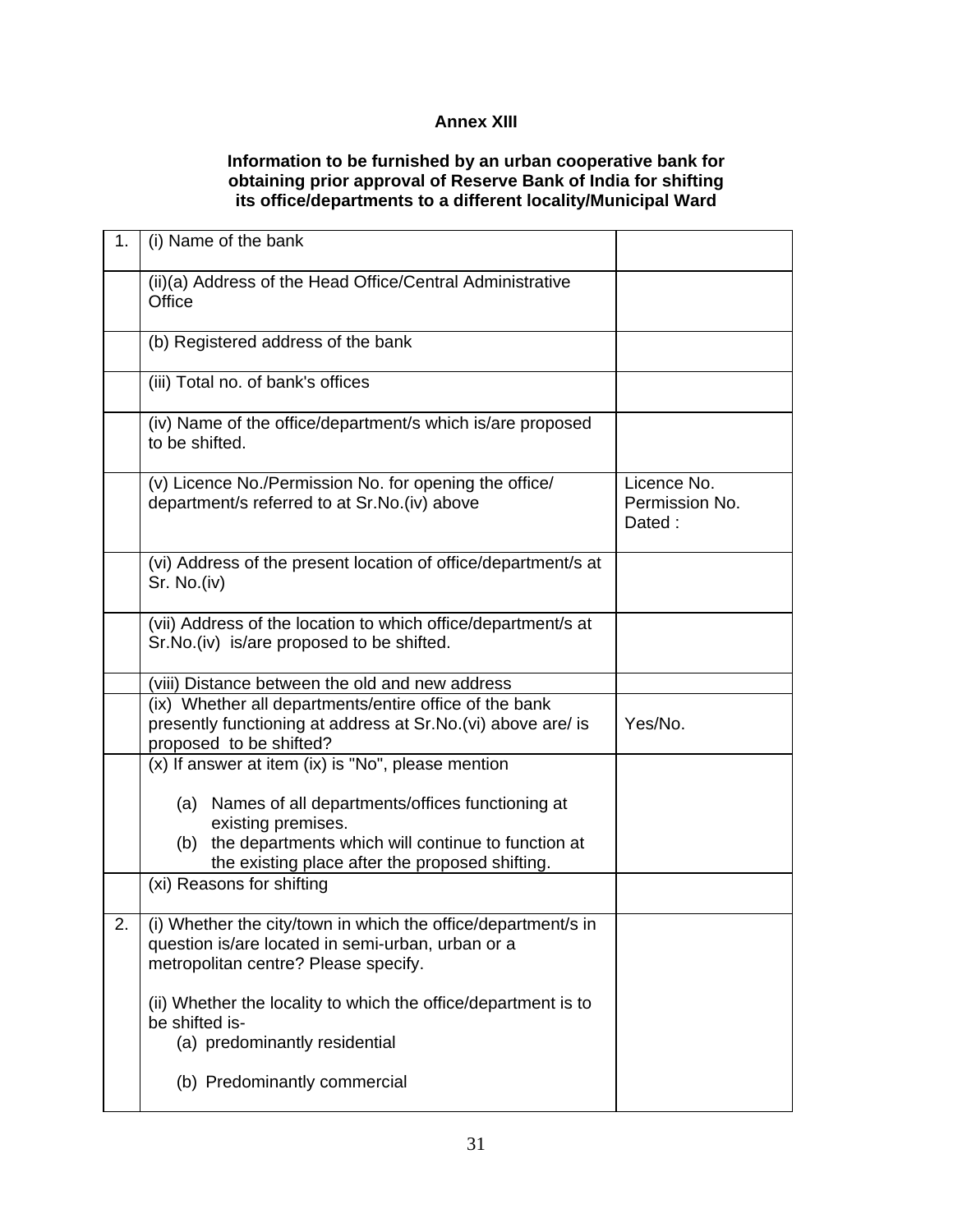| (c) industrial area                                                                                                                                                                                                                                     |                                                  |
|---------------------------------------------------------------------------------------------------------------------------------------------------------------------------------------------------------------------------------------------------------|--------------------------------------------------|
| (iii) Are there any branches of another urban cooperative or<br>commercial bank within 400 meters from the new location?<br>If so, details (i.e. their names and distances from the new<br>location)                                                    |                                                  |
| (iv) Is any other urban cooperative or commercial bank also<br>located in the same building to which the office/ department<br>is proposed to be shifted or in a building adjoining or<br>opposite to it? If so, give details.                          |                                                  |
| (If answer to items (iii) or (iv) is "yes", please enclose a<br>sketch-map showing location of (i) existing and proposed<br>premises, and (ii) other banks within 400 meters of the<br>existing and proposed premises).                                 |                                                  |
| $(v)$ $\circledR$ The bank may conduct a quick survey of the area to<br>which it proposes to shift its office, and enclose a survey<br>report indicating-                                                                                               |                                                  |
| (a) Population of the area                                                                                                                                                                                                                              |                                                  |
| (b) Geographical limits of the area                                                                                                                                                                                                                     |                                                  |
| (c) No. of offices of urban coop. and commercial banks in<br>the area (Mention names of the banks)                                                                                                                                                      |                                                  |
| @ The information against item 2(v) is to be submitted only<br>in cases of shifting of a branch (or, banking departments of<br>a branch) to another locality. The information is not to be<br>submitted in cases of shifting of administrative offices. |                                                  |
| (d) Types of economic activities carried on in the area                                                                                                                                                                                                 |                                                  |
| (e) Existing level of banking business of the branch, which is<br>proposed to be shifted.                                                                                                                                                               | $(3 \tanh)$                                      |
| (f) Type/s of fresh banking business expected at the new<br>location.                                                                                                                                                                                   | <b>Deposits</b><br><b>Advances</b>               |
| (g) Total volume of banking business expected at the end of<br>2 years from shifting-                                                                                                                                                                   |                                                  |
| <b>Old Business</b>                                                                                                                                                                                                                                     | $(5$ lakh)<br><b>Deposits</b><br><b>Advances</b> |
| <b>New Business</b>                                                                                                                                                                                                                                     |                                                  |
| Total :-                                                                                                                                                                                                                                                |                                                  |
| (vi) Please enclose a map indicating the location/                                                                                                                                                                                                      |                                                  |